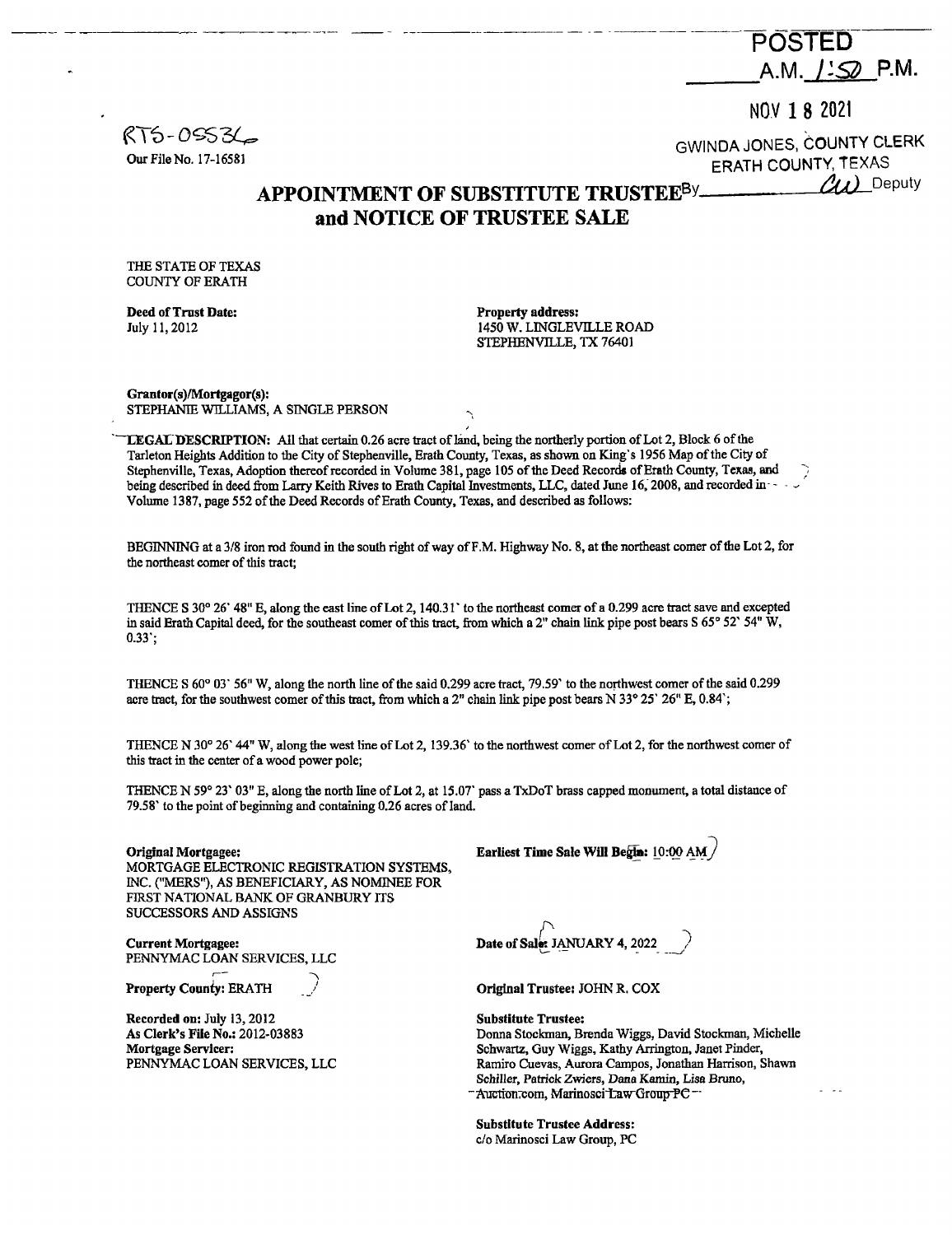14643 Dallas Parkway, suite 750 Dallas, TX 75254 (972) 331-2300

--------·---·

## **THIS INSTRUMENT APPOINTS THE SUBSTITUTE TRUSTEE(S) IDENTIFIED TO SELL THE PROPERTY DESCRIBED IN** THE **SECURITY INSTRUMENT IDENTIFIED** IN **THIS NOTICE OF SALE. THE PERSON**  SIGNING THIS NOTICE IS THE ATTORNEY OR AUTHORIZED AGENT OF THE MORTGAGEE OR **MORTGAGE SERVICER.**

The Current Mortgagee under said Deed of Trust, according to the provisions therein set out does hereby remove the original trustee and all successor substitute trustees and appoints in their stead Donna Stockman, Brenda Wiggs, David Stockman, Michelle Schwartz, Guy Wiggs, Kathy Arrington, Janet Pinder, Ramiro Cuevas, Aurora Campos, Jonathan Harrison, Shawn Schiller, Patrick Zwiers, Dana Kamin, Lisa Bruno, Auction.com, Marinosci Law Group PC, as Substitute Trustee, who shall hereafter exercise all powers and duties set aside to the said original trustee under the said Deed of Trust, and, further, does hereby request, authorize and instruct said Substitute Trustee to conduct and direct the execution of remedies set aside to the Mortgagee therein.

WHEREAS, default has occurred in the payment of said indebtedness, and the same is now wholly due and the owner and holder has requested to sell said property to satisfy said indebtedness

NOW, THEREFORE, NOTICE IS HEREBY GIVEN that on Tuesday, **JANUARY** 4, 2022 between ten o'clock AM and four o'clock PM and beginning not earlier than 10:00 AM or not later than three hours thereafter. The Substitute Trustee will sell the property by public auction to the highest bidder for cash at the place and date specified. The sale will be conducted at the Erath County Courthouse, 100 West Washington, Stephenville, TX 76401 as designated by the Commissioners' Court, of said county pursuant to Section 51.002 of the Texas Property Code as amended; if no area is designated by the Commissioners' Court, the sale will be conducted in the area immediately adjacent (next) to the location where this notice was posted.

PENNYMAC LOAN SERVICES, LLC, who is the Mortgagee of the Note and Deed of Trust associated with the above referenced loan. The Mortgage Servicer is authorized to represent the Mortgagee by virtue of a servicing agreement with the Mortgagee. Pursuant to the Servicing Agreement and Texas Property code 51.0025, the Mortgage Servicer is authorized to collect the debt and to administer any resulting foreclosure of the property securing the debt.

## **ACTIVE MILITARY SERVICE NOTICE**

Assert and protect your rights as a member of the armed forces of the Unites States. If you or your spouse is serving on active military duty, including active military duty as a member of the Texas National Guard or the National Guard of another state or as a member of a reserve component of the armed forces of the United States, please send written notice of the active duty military service to the sender of this notice immediately.

WITNESS MY HAND, *NOIEMber* 17, 2021

**MARINOSCI I** XHQODN///<br>GING AZTORNEY

THE STATE OF TEXAS COUNTY OF DALLAS

Before me, **Awonda Watm** undersigned officer, on this, the **TW** day of **NOUPIRY** 2021, personally appeared SAMMY HOODA,  $\square$  known to me, who identified herself/himself to be the MANAGING ATTORNEY of MARINOSCI LAW GROUP PC, the person and officer whose name is subscribed to the foregoing instrument, and being authorized to do so, acknowledged that (s)he had executed the foregoing instrument as the act of such corporation for the purpose and consideration described and in the capacity stated.

Witness my hand and official seal